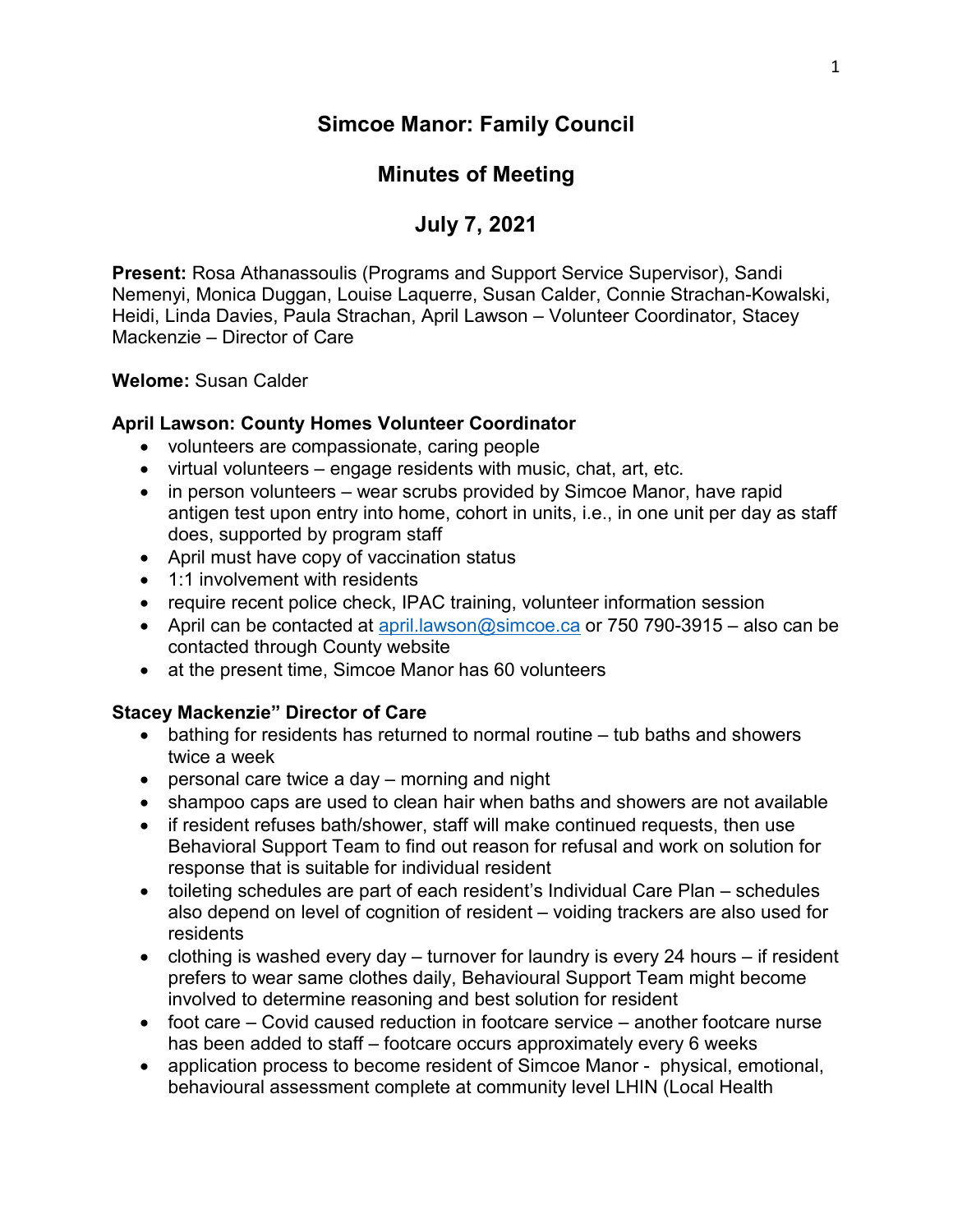Integration Network) and entered into HPG (Health Partner Gateway) – Stacey checks HPG – lists of applicants are kept by LHIN as potential residents

- currently, 94% of residents are fully vaccinated, 98% of staff are fully vaccinated
- comment family handbook needs to be updated, e.g., current staff names and roles and current expectations for families/visitors – Stacey will follow up for the handbook
- please contact Stacey immediately with any concerns
- Town Hall on Wednesday July  $7<sup>th</sup>$  about antibody study involving Simcoe Manor

## **Approval of Minutes –** June 2, 2021

Approved by Connie Strachan-Kowalski Seconded by Sandi Nemenyi

Rosa will check when Family Council can resume meetings inside Simcoe Manor in future

**Terms of Reference** – reviewed with Susan Calder

- Family Council working together to assist group interests of families for their residents
- Treasurer Paula Strachan will keep Family Council account open for future fundraising

## **Family Satisfaction Survey –** Rosa Athanassoulis

- page  $8 re$ : languages of communication for residents  $-$  staff can use picture boards through Google – staff can act as translators
- survey should be available in both official languages but also available to be inclusive in other languages as residents/families are becoming more diverse
- gender identification #36 also broaden inclusivity and provide all gender ID options
- question has there been any thought about providing a unit for women only?  $-$ Jane Sinclair, County Manager will discuss at September's meeting
- future construction looking toward a more home-like environment
- Montessori for residents with dementia program team has Montessori training Montessori is slowly being re-introduced
- is it possible to tour Georgian Village (on which new construction is being modelled)? – video tour is available on County website at Georgian Village link

**Goals for 2021-2022 –** Family Council members and Rosa A.

- Obie table produced by Advantage company
- offered at discounted price of \$4000 by Lucynt money has been raised Rosa is investigating purchase
- Scheinberg Relief Fund \$7000 Manor was not selected for funding
- activities slowly being re-introduced ice-cream truck, bus country drives
- some residents do not have comfort accounts to pay for their activity choices